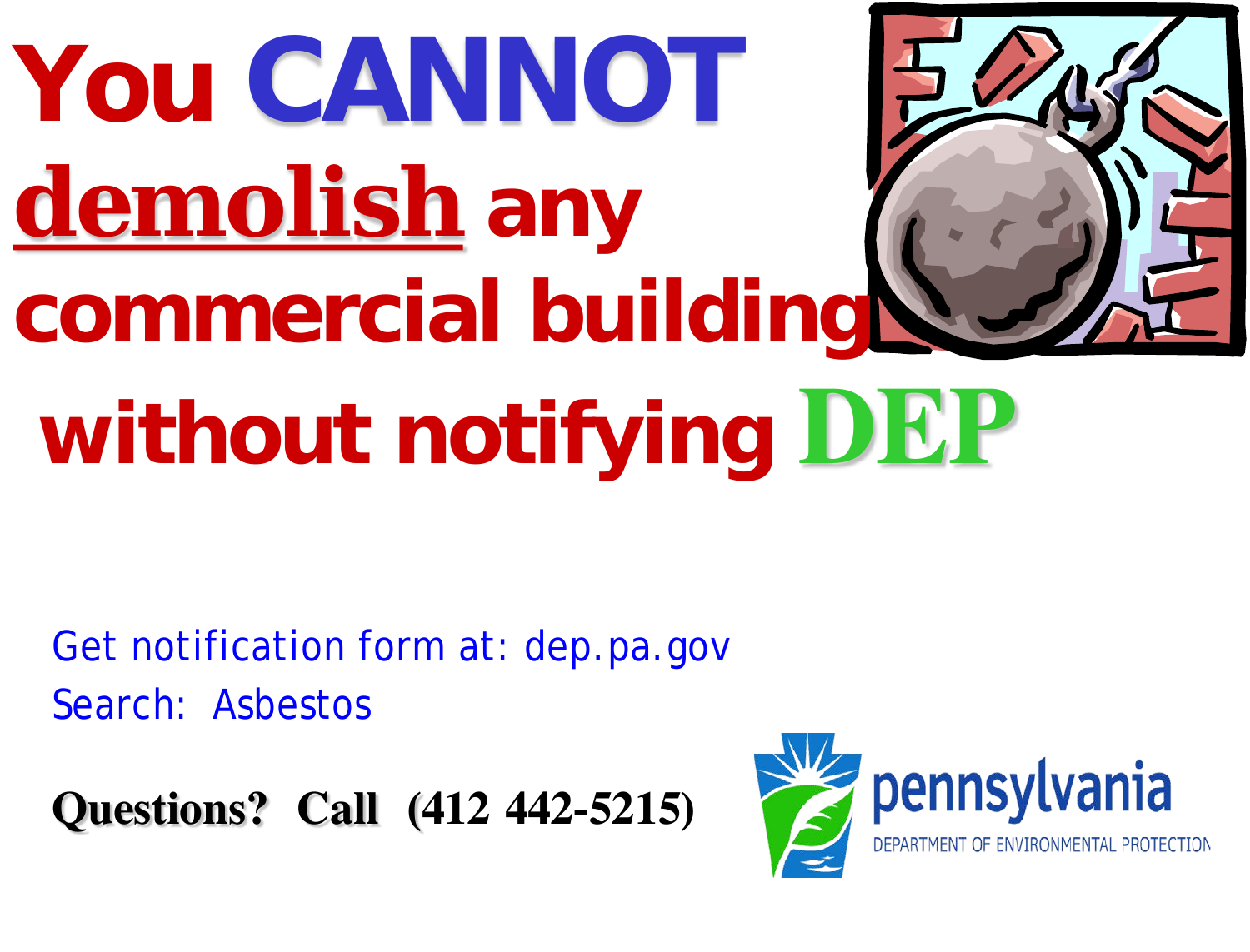

### **ASBESTOS PROGRAM FOR CONTRACTORS WORKING IN PENNSYLVANIA**

The Pennsylvania asbestos program includes federal and state regulations to help protect the public from exposure to hazardous amounts of airborne asbestos. The following is a brief summary of the regulations. Information in this fact sheet does not supersede any federal, state or local requirements.

#### **WHAT IS ASBESTOS?**

Asbestos is a generic term used to describe a variety of natural mineral fibers. From the early 1930s until the 1970s, manufacturers added asbestos to products for strength and to provide heat insulation and fire resistance. Asbestos also resists corrosion and is a poor conductor of electricity. Because few products contained all of these properties, asbestos was widely used in the construction of homes, schools and other buildings.

#### **HOW CAN PEOPLE BE EXPOSED TO ASBESTOS?**

Most people are exposed to small amounts of asbestos in their daily lives. However, if materials containing asbestos are disturbed—for example sawed, scraped or sanded into a powder—asbestos fibers are more likely to become airborne and inhaled into the lungs.

#### **HOW IS ASBESTOS REGULATED IN PENNSYLVANIA?**

Because asbestos, in certain forms, has been determined to cause serious health problems, the Pennsylvania Department of Environmental Protection (DEP) regulates the removal, collection, transportation and disposal of asbestos-containing materials (ACM). DEP's Air Quality Program has adopted and enforces the federal Environmental Protection Agency (EPA) 40 CFR Part 61 Subpart M, the Asbestos National Emission Standard for Hazardous Air Pollutants (NESHAP) regulations, as amended on November 20, 1990. Should a project be subject to the NESHAP regulations, a minimum 10-day notification of the project is required to be made to both EPA and DEP. The EPA and DEP do not regulate the removal of ACM from private residences unless the residence is an apartment with five or more units.

The Pennsylvania Department of Labor and Industry (L&I) enforces the Pennsylvania Asbestos Occupations Accreditation and Certification Act of 1990 (Act 194 and Act 161), which requires certification for the following asbestos occupations: contractor, inspector, management planner, project designer, supervisor and worker. L&I requires a fiveday prior notification for friable asbestos on indoor projects at regulated facilities (including the EPA/DEP exempt private residence when the friable asbestos is disturbed by someone other than the homeowner). Call L&I at 717-772-3396 for more information regarding Act 194 and Act 161.

Contact the municipality where the project is located to find out if there are any local regulations.

#### **WHAT ARE SOME IMPORTANT DEFINITIONS IN THE ASBESTOS NESHAP REGULATIONS?**

- Friable ACM is material containing more than one percent asbestos that, when dry, can be crumbled, pulverized or reduced to a powder by hand pressure.
- Nonfriable ACM is material containing more than one percent asbestos that, when dry, *cannot* be crumbled, pulverized or reduced to a powder by hand pressure. It is divided into two categories:
	- **-** Category I includes asbestos-containing packings, gaskets, resilient floor coverings or vinyl asbestos floor tile and asphalt roofing products.
	- **-** Category II includes any other asbestos-containing material, except Category I nonfriable ACM, such as transite siding shingles, galbestos, concrete-type piping and other ACM concrete-type products.
- Regulated asbestos-containing materials (RACM) are: (a) friable ACM; (b) Category I nonfriable ACM that has passively become friable by water damage, fire damage or weathering; (c) Category I nonfriable ACM that will be or has been subjected to sanding, grinding, cutting, drilling or abrading; and (d) Category II nonfriable ACM that has a high probability of becoming or has become crumbled, pulverized or reduced to a powder in the course of demolition or renovation operations.
- Demolition the wrecking or taking out of any load-supporting structural member of a facility together with any related handling operations **or** the intentional burning of any facility.
- Renovation altering a facility or one or more facility components in any way, including the stripping or removal of RACM from a facility component.
- Facility any institutional, commercial, public or industrial structure. A single residential building with four or fewer dwelling units is not a regulated facility under the NESHAP regulation unless it is part of an installation, which was previously subject to NESHAP regulations or its main use is not residential.

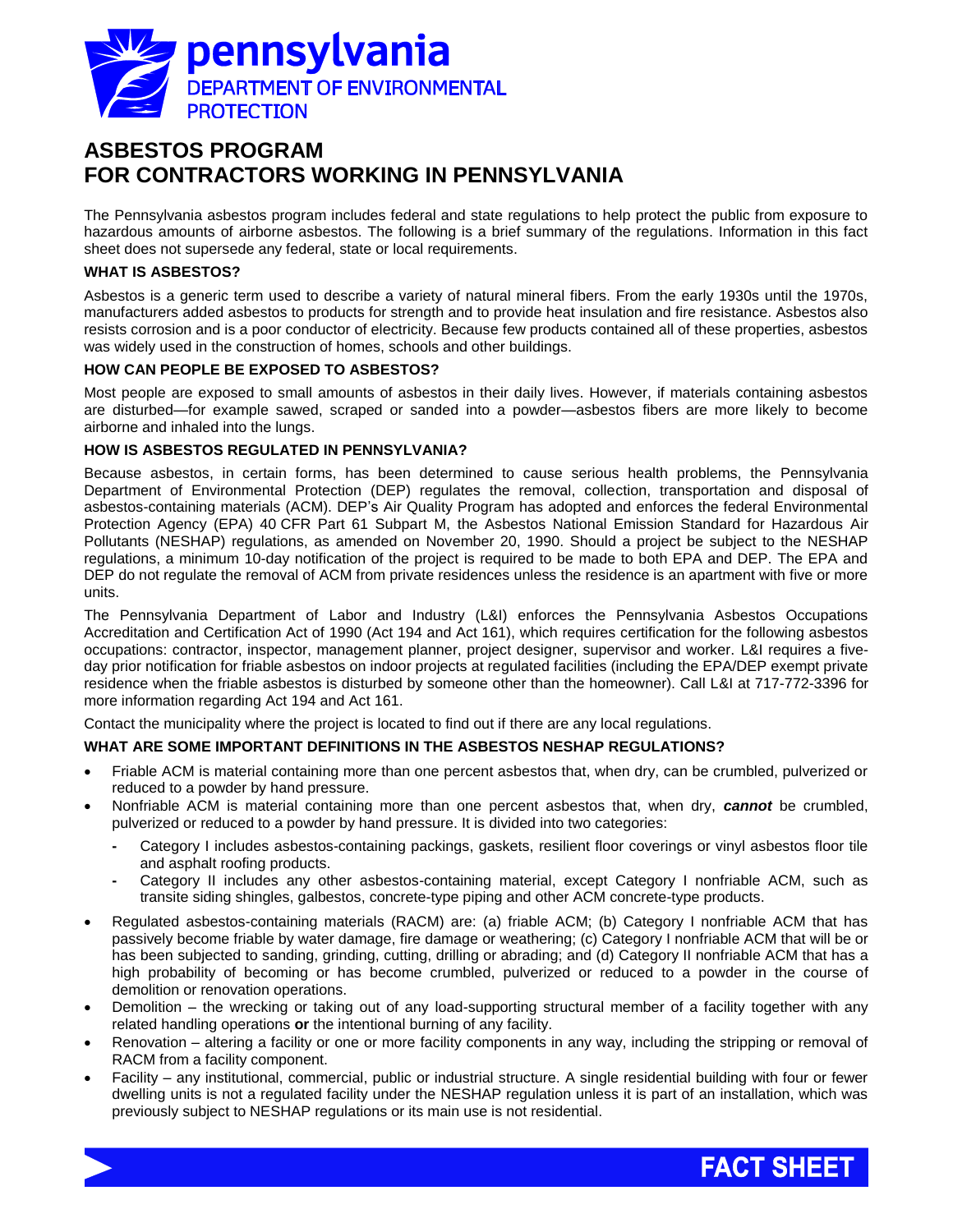

## **UNDERSTANDING ASBESTOS**

#### *WHAT IS ASBESTOS?*

Asbestos is a generic term used to describe a variety of natural mineral fibers. From the early 1930s until the 1970s, manufacturers used asbestos to strengthen products and to provide heat insulation and fire resistance. Asbestos also resists corrosion and is a poor conductor of electricity. Because few products contained all of these properties, asbestos was widely used in the construction of homes, schools, and other buildings.

#### *HOW CAN SOMEONE BE EXPOSED TO ASBESTOS?*

Most people are exposed to small amounts of asbestos in their daily lives. However, if materials containing asbestos are disturbed—for example sawed, scraped, or sanded into a powder—fibers are more likely to become airborne and inhaled into the lungs. Asbestos fibers are primarily a respiratory health hazard. Fibers that get into water or food also may be ingested, although they usually pass through the digestive system and do not cause a problem.

#### *HOW CAN ASBESTOS AFFECT HUMAN HEALTH?*

Studies of people who were exposed to asbestos for a long time in factories and shipyards show that breathing high levels of asbestos fibers can lead to an increased risk of lung cancer; mesothelioma, a rare but fatal form of cancer in the thin membrane lining of the chest and abdominal cavities; and asbestosis, a serious non-cancerous respiratory disease in which asbestos fibers aggravate and scar lung tissue. The risk of these health problems also increases for tobacco smokers.

#### *WHERE IS ASBESTOS FOUND?*

Until the 1970s, many types of building products and insulation materials used in homes contained asbestos, although most products made today do not. The only way to get a positive identification of asbestos is to analyze a sample using a special type of microscope.

If asbestos is discovered in the home, it does not pose a serious problem as long as it remains in good condition. Usually, it is best to leave asbestos material alone. Over time, it may become damaged, either from being disturbed or from age, at which point it is more likely to become airborne and a health hazard.

Common products in the home that might contain asbestos include:

- ➢ **Insulation around steam pipes, furnaces, and air ducts** Asbestos fibers may be released when insulation is damaged or removed improperly.
- ➢ **Vinyl floor covering** Vinyl tiles, the backing on vinyl sheet flooring and adhesives (mastic) used for installing floor covering, may become a problem if sanded or scraped during removal.
- ➢ **Roof shingles and siding** These products, if they contain asbestos, are not likely to release asbestos fibers unless sawed or drilled.
- ➢ **Soundproofing or decorative material** If sprayed on walls and ceilings, material that is loose, crumbly, or water-damaged may release fibers. So could material that is sanded, drilled, or scraped.
- ➢ Other products that may contain asbestos:
	- □ cement sheet, millboard;
	- $\boxtimes$  door gaskets in furnaces;
	- $\boxtimes$  patching and joint compounds;
	- $\boxtimes$  textured paints;
	- $\boxtimes$  artificial ashes and embers for gas-fired fireplaces;
	- $\boxtimes$  fireproof gloves, stove-top pads, ironing board covers, and hairdryers; and
	- $\boxtimes$  automobile brake pads and linings, clutch facings, and gaskets.

#### *HOW DOES PENNSYLVANIA REGULATE ASBESTOS?*

Because asbestos in certain forms can cause serious health problems, the Pennsylvania Department of Environmental Protection (DEP) regulates the removal, collection, transportation, and disposal of asbestos

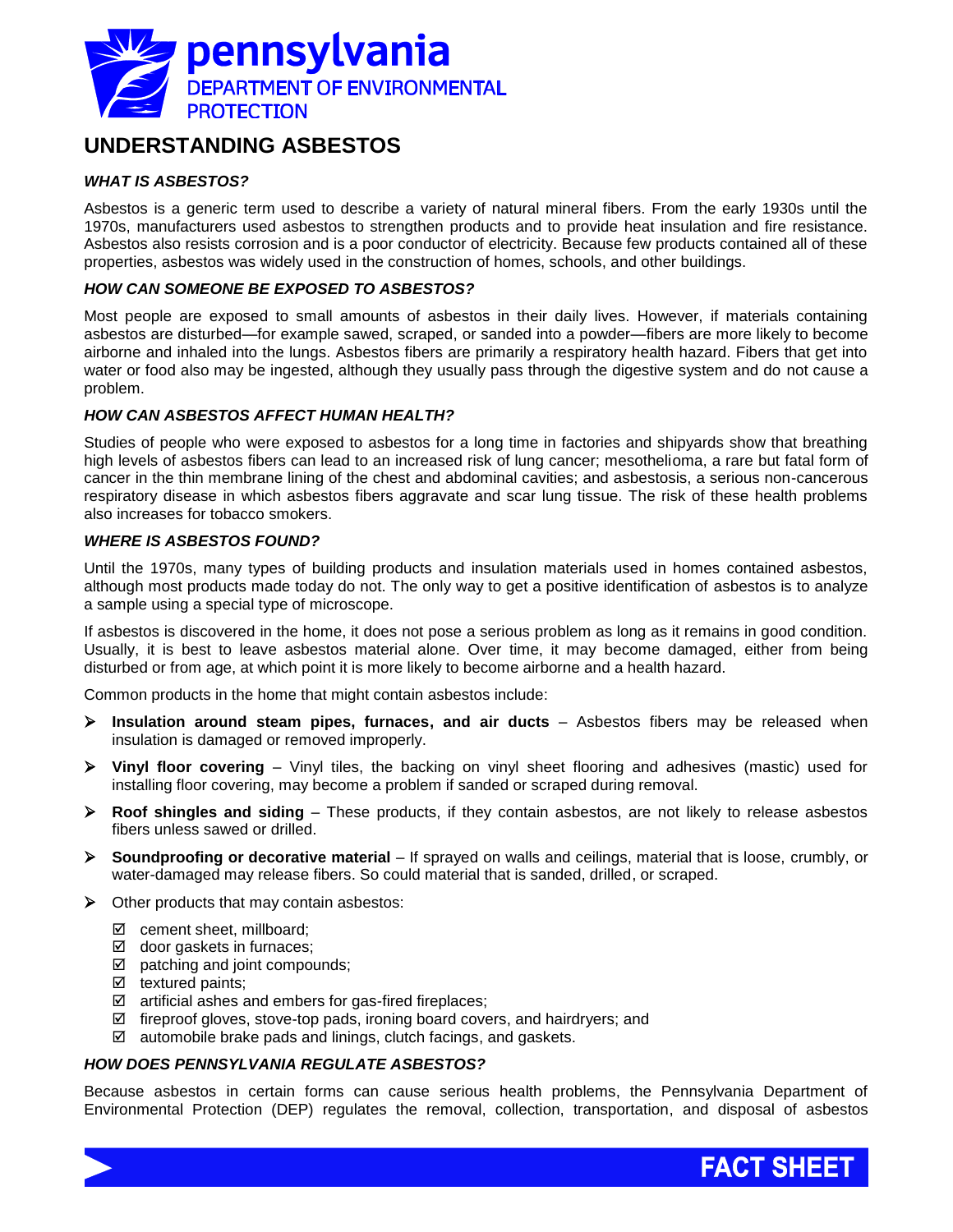materials. The DEP Bureau of Air Quality has adopted and enforces the federal asbestos regulations (40 CFR Part 61 Subpart M). DEP does not regulate the removal of asbestos from privately owned homes. However, under the Pennsylvania Department of Labor and Industry (PA DL&I) Asbestos Occupations Accreditation and Certification Act (Number 1990-194), friable asbestos material disturbed by someone other than the homeowner may be regulated. Contact the PA DL&I at 717-772-3396 for more information. Contact the local municipality to find out about local regulations.

Pennsylvania requires certifications for the following asbestos occupations: contractor, inspector, management planner, project designer, supervisor, and worker. Call PA DL&I at 717-772-3396 for more information about the Asbestos Occupations Accreditation and Certification Act of 1990 (Acts 194 and 161).

#### *ASBESTOS IN SCHOOLS*

All nonprofit private and public school administrators, with children in grades one through 12, are required to inspect their buildings for asbestos, develop a plan for controlling the release of asbestos fibers, and maintain asbestos that is in good condition. Questions should be directed to DEP at 717-787-4325.

#### *ENFORCEMENT/COMPLAINTS*

If improper asbestos removal or repair projects are suspected, contact the local regional DEP office listed below.

#### *ATTENTION ASBESTOS CONTRACTORS*

Asbestos contractors in Pennsylvania must comply with the U.S. Environmental Protection Agency (EPA) Asbestos regulations in 40 CFR Part 61 Subpart M. Questions about these regulations may be referred to any DEP regional air quality program office listed below.

The Pennsylvania Asbestos Accreditation and Certification Act (Act 194 and Act 161) requires contractors to be certified and licensed by PA DL&I to perform renovation projects involving asbestos. For more detailed information about these requirements, call 717-772-3396.

**Additional regulations exist for demolition and renovation of any building with asbestos-containing material in Philadelphia and Allegheny counties. In Philadelphia County, call Philadelphia Air Management Services at 215-685-7576. In Allegheny County, call the Allegheny County Health Department at 412-578-7969. It is important to contact these offices if the project is located in either of these two counties.**

#### *WHERE IS THERE MORE INFORMATION?*

- 1. Call the DEP Bureau of Air Quality in Harrisburg, 717-787-4325. Online information about asbestos can be found at [www.dep.pa.gov.](http://www.dep.pa.gov/)
- 2. Call the Air Quality program at the local DEP regional office:
	- Southeast (Norristown), 484-250-5920
	- South-central (Harrisburg), 717-705-4702
	- Northwest (Meadville), 814-332-6634
	- Southwest (Pittsburgh), 412-442-5214
	- Northeast (Wilkes-Barre), 570-826-2511
	- North-central (Williamsport), 570-321-6580
- 3. For Allegheny County, call 412-578-7969 for information and special regulations.
- 4. For Philadelphia County, call 215-685-7576 for information and special regulations.
- 5. Contact the local municipality to find out if there are any local regulations.
- 6. The EPA Asbestos Ombudsman, 800-368-5888, has an asbestos information package available to the public.
- 7. The U.S. Consumer Product Safety Commission, 800-638-2772, will send information about asbestos upon request.
- 8. The PA DL&I, 717-772-3396, has information about certification requirements for the asbestos disciplines.

The American Lung Association, the U.S. Consumer Product Safety Commission and EPA provided much of the information included in this fact sheet.

For more information, visit [www.dep.pa.gov.](http://www.dep.pa.gov/)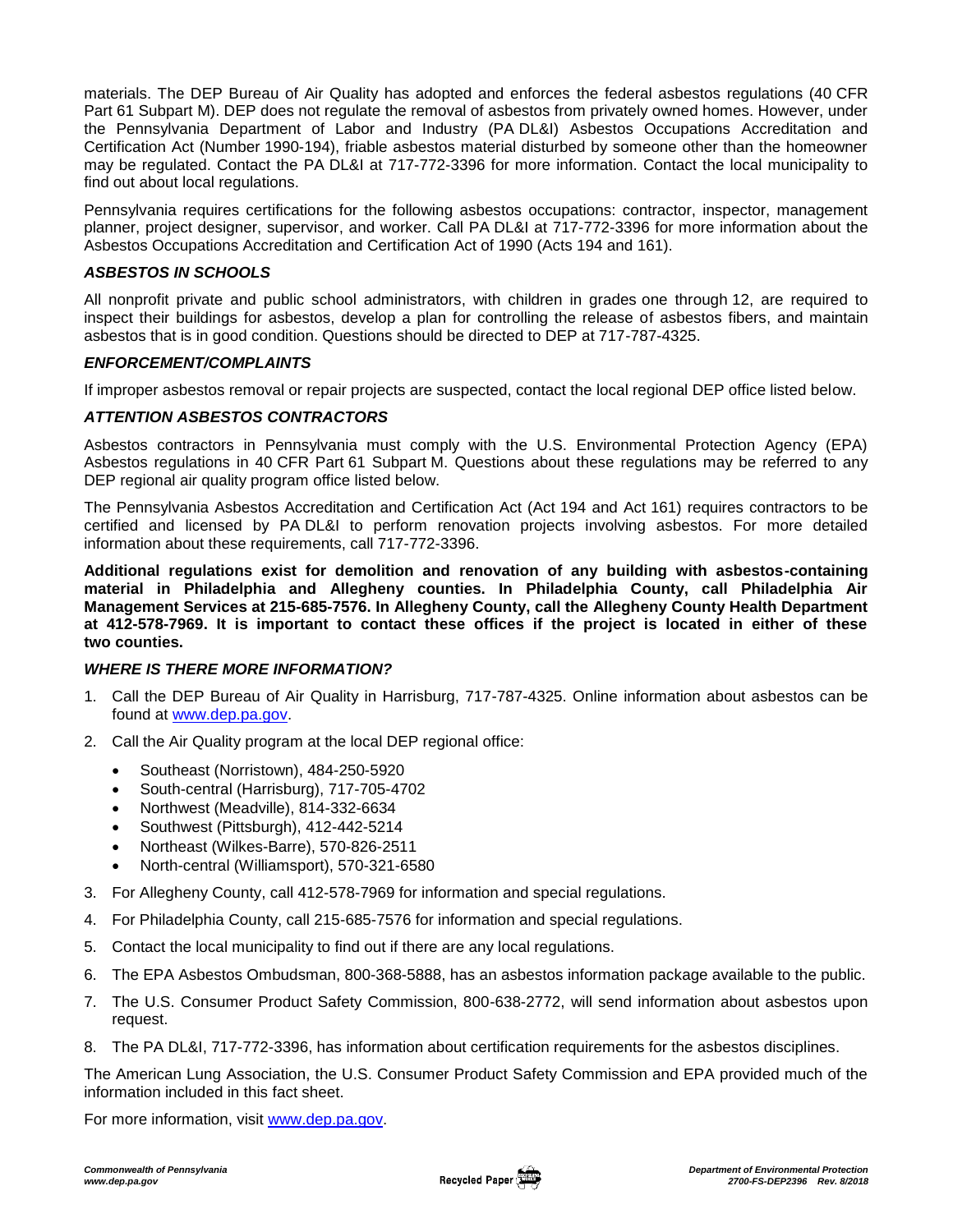• Installation – a building or structure or any group of buildings or structures at a single demolition or renovation site that is under the control of the same owner or operator.

#### **WHAT DO I NEED TO KNOW BEFORE REMOVING ASBESTOS IN PENNSYLVANIA?**

State regulations stipulate that it is illegal for anyone to engage in any asbestos occupation (worker, supervisor, project designer, inspector, management planner or contractor) without proper certification from L&I. These requirements, along with a five-day notification prior to the start of any abatement or demolition project where ACM is present, are outlined in Acts 194 and 161. Call L&I at 717-772-3396 for more information regarding these requirements.

The building must be thoroughly inspected for ACM prior to any renovation or demolition. If the amount of friable ACM that will be removed is more than 260 linear feet, 160 square feet or 35 cubic feet, the project falls under the federal NESHAP regulations. This requires that a notification be postmarked or hand delivered to DEP and EPA at least *10 WORKING DAYS* prior to the start of the project. **All demolitions of regulated facilities, as defined above, also require a 10-day notification to DEP and EPA, regardless of the presence of asbestos.**

Additional regulations exist for demolition and renovation of any building containing ACM in Philadelphia and Allegheny Counties. In Philadelphia County, call 215-685-7576. In Allegheny County, call 412-578-8133. It is important to contact the appropriate office if the project is located in either of these counties.

#### **WHAT ARE THE PROCEDURES FOR NOTIFICATION?**

DEP is transitioning away from paper to online asbestos abatement and demolition/renovation notifications. DEP held a webinar on Wednesday, March 14, 2018 to introduce and explain the new online system. A recording of the webinar can be accessed from the following hyperlink:

• Training Webinar [\(MP4\)](http://files.dep.state.pa.us/Air/AirQuality/AQPortalFiles/Business%20Topics/Asbestos/Asbestos%20Notification%20Electronic%20Submission%20Webinar-20180314%201704-1.mp4) [\(WMV\)](http://files.dep.state.pa.us/Air/AirQuality/AQPortalFiles/Business%20Topics/Asbestos/Asbestos%20Notification%20Electronic%20Submission%20Webinar-20180314%201704-1.wmv)

The **Online Asbestos Notification System** [\(www.dep.pa.gov/asbestos\)](http://www.dep.pa.gov/asbestos) is one of many applications on the DEP's [GreenPort](https://www.depgreenport.state.pa.us/) website. You will need to create a GreenPort account to access the system if you don't already have one. Regardless of how many DEP systems you want to access, only one GreenPort account is ever necessary. Once you create an account, you can self-register for the Online Asbestos Notification System by clicking on the "Enroll" button at the bottom of the screen, selecting "ePermitting," and then "Asbestos." Thereafter, an "ePermitting" button will be available on the right side of your application's screen. Those having problems creating a Greenport account should call the [DEP Service Desk](https://www.depgreenport.state.pa.us/pls/apex/f?p=ecomm:contactus) at 717-787-4357.

• [Online Asbestos Notification System User's](http://files.dep.state.pa.us/Air/AirQuality/AQPortalFiles/Business%20Topics/Asbestos/ePermit_Operator_UserGuide.pdf) Guide (PDF)

Note: This online system is not for asbestos abatement and demolition/renovation projects in Philadelphia or Allegheny Counties.

While we strongly encourage the use of the Online Asbestos Notification System, links to the paper notification and its instructions are found at [www.dep.pa.gov/asbestos.](http://www.dep.pa.gov/asbestos) Please mail paper notifications to the appropriate DEP regional office found in the instructions and not the Rachel Carson State Office Building in Harrisburg. Please contact the appropriate DEP regional office or [Craig Evans](mailto:craevans@pa.gov) by e-mail or by telephone at 717-772-3995 if you have questions or need additional information.

#### **WHERE IS THERE MORE INFORMATION?**

To obtain copies of the NESHAP regulations, the notification form or other information, please contact the local DEP regional office:

**Southeast Regional Office** – 484-250-5920 (Bucks, Chester, Delaware, and Montgomery counties)

**Northeast Regional Office** – 570-826-2511 (Carbon, Lackawanna, Lehigh, Luzerne, Monroe, Northampton, Pike, Schuylkill, Susquehanna, Wayne, and Wyoming counties)

**South-central Regional Office** – 717-705-4702 (Adams, Bedford, Berks, Blair, Cumberland, Dauphin, Franklin, Fulton, Huntingdon, Juniata, Lancaster, Lebanon, Mifflin, Perry, and York counties)

**North-central Regional Office** – 570-321-6580 (Bradford, Cameron, Centre, Clearfield, Clinton, Columbia, Lycoming, Montour, Northumberland, Potter, Snyder, Sullivan, Tioga, and Union counties)

**Southwest Regional Office** – 412-442-4000 (Armstrong, Beaver, Cambria, Fayette, Greene, Indiana, Somerset, Washington, and Westmoreland counties)

**Northwest Regional Office** – 814-332-6940 (Butler, Clarion, Crawford, Elk, Erie, Forest, Jefferson, Lawrence, McKean, Mercer, Venango, and Warren counties)

For work done in Philadelphia County, contact Air Management Services at 215-685-7576.

For work done in Allegheny County, contact Allegheny County Health Department at 412-578-8133.

For more information, visit [www.dep.pa.g](http://www.dep.pa./)ov.